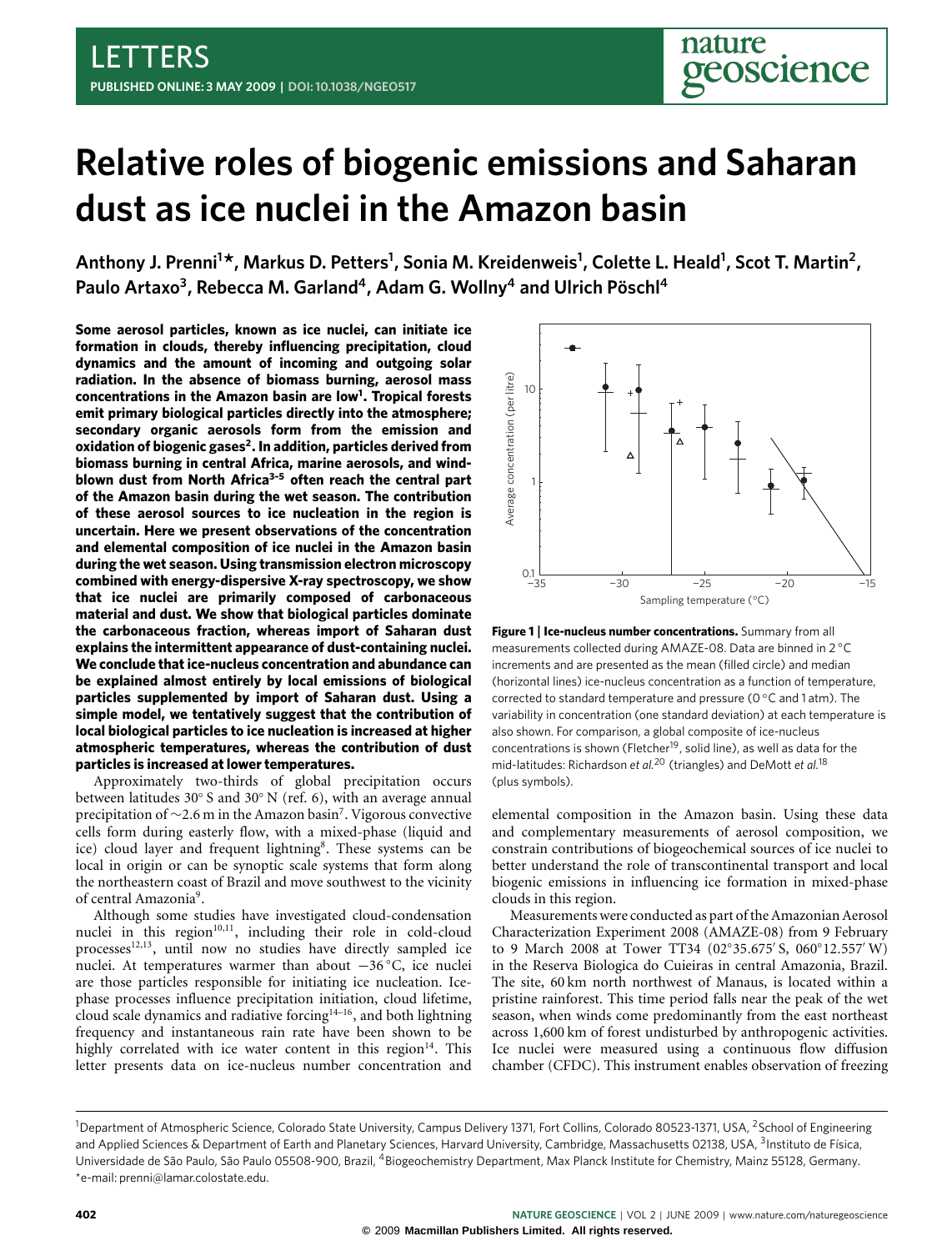<span id="page-1-0"></span>**Table 1** | **Ice-nuclei composition.**

| Date            | Ice nuclei (per litre) | <b>Dust</b> | Carbonaceous | Dust + carbonaceous | $Dust + sulphate$ |
|-----------------|------------------------|-------------|--------------|---------------------|-------------------|
| 26 Feb.         | 33.7                   | 0.19        | 0.76         | 0.03                | 0.02              |
| 28 Feb.         | 24.2                   | 0.80        | 0.20         | $\Omega$            | 0                 |
| 1 Mar.          | 12.1                   | 0.84        | 0.16         | $\Omega$            | $\Omega$          |
| 4 Mar. Sample 1 | 10.5                   | 0.70        | 0.19         | 0.04                | 0.07              |
| 4 Mar. Sample 2 | 13.5                   | 0.19        | 0.69         | 0.05                | 0.07              |
| 6 Mar.          | 4.4                    | 0.15        | 0.73         | 0.12                | $\Omega$          |
| 7 Mar.          | 0.9                    | 0.34        | 0.58         | 0.03                | 0.05              |

Number fraction of analysed ice nuclei that contain metal oxides/dust, carbonaceous material, mixtures of these components, and dust with sulphate. Also shown are ice-nucleus concentrations during the sampling periods.

at controlled temperatures and humidities<sup>[17](#page-3-17)</sup>. An inertial impactor immediately downstream of the CFDC captures the ice nuclei that have activated as ice particles in the chamber on transmission electron microscopy (TEM) grids.

Measured ice-nucleus concentrations were approximately 1–10 per litre over the temperature range −20 to −30 ◦C and show an order of magnitude increase over ∼10 ◦C [\(Fig.](#page-0-0) [1\)](#page-0-0). For comparison, particle number concentrations in this region are typically 200–400 cm<sup>-3</sup> during the wet season, so that ∼1 in 10<sup>5</sup> particles serve as ice nuclei over this temperature range. The variability in concentration (one standard deviation) at each temperature is also shown in [Fig.](#page-0-0) [1,](#page-0-0) with each temperature representing from 2 to 22 h of data. Data from other locations are also shown in [Fig.](#page-0-0) [1](#page-0-0) (refs [18–](#page-3-16)[20\)](#page-3-15), indicating ice-nucleus concentrations comparable to those observed during AMAZE-08.

Elemental compositions of the residual nuclei were characterized using TEM with energy-dispersive X-ray spectroscopy<sup>[20](#page-3-15)</sup> (TEM-EDX). Data were collected during seven sampling periods, with all samples collected at −30 ◦C. Results are summarized in [Table](#page-1-0) [1.](#page-1-0) Dust and carbonaceous particles comprise most of the ice nuclei, with contributions varying by date. Intermittent transcontinental transport of Saharan dust during the project [\(Fig.](#page-2-0) [2\)](#page-2-0) was predicted by simulations using a global chemical transport model (GEOS-Chem) and was reflected in particle composition measurements from particle-induced X-ray emission (PIXE) analysis. Transport of dust to the Amazon basin is due to the seasonal latitudinal oscillation of the Intertropical Convergence Zone<sup>[5](#page-3-3)</sup>. The fraction of ice nuclei that is dust, determined from TEM analysis of icenucleus residuals, is clearly tied to dust mass concentrations from PIXE measurements and GEOS-Chem simulations. Ice-nucleus number concentrations at  $-30 \pm 3$ °C also seem associated with PIXE dust mass concentrations, although to a lesser extent. The GEOS-Chem simulations suggest rapid changes in dust concentrations that are not captured by the PIXE data, but which probably influenced the ice-nucleus measurements. Taken together, these data demonstrate an important role for the long-range transport of dust as a source of ice nuclei to the Amazon basin during the wet season.

Ice-nucleus composition measurements also suggest an important role for carbonaceous particles. No soot particles were observed in the TEM images, suggesting that biomass-burning particles are not a likely source of the carbonaceous ice nuclei. The carbonaceous ice nuclei also may be secondary organic aerosol (SOA). However, ice-nucleus concentrations are weakly correlated with organic mass  $(R = 0.26)$ , which is expected to have a strong SOA influence under conditions prevailing in the Amazon basin, and negatively correlated  $(R = -0.54)$  with organic mass fraction of the ambient aerosol, as determined from the aerosol mass spectrometer (AMS). Data are limited to measurements at  $-30 \pm 3$  °C for the correlation to avoid complications stemming from the observed temperature dependence of ice-nucleus concentrations; this temperature range

includes approximately half of the ice-nucleus data. The relative scarcity of mixed dust and carbonaceous particles observed as ice nuclei, shown in [Table](#page-1-0) [1,](#page-1-0) also suggests that dust mixed with carbonaceous material, presumably SOA, does not contribute significantly to the ice-nucleus population. This is generally consistent with the observation that condensation of SOA onto dust degrades the ice nucleation efficiency of dust at cirrus cloud temperatures $21$ . Similarly, the near absence of ice nuclei composed of mixed dust and sulphate suggests that such coatings may affect the ability of these particles to act as ice nuclei.

The remaining potential source for carbonaceous ice nuclei in this region is primary biological particles<sup> $22,23$  $22,23$ </sup>. These particles are comprised of bacteria, pollen, spores, algae, protozoa, fungi, leaf fragments and fragments of insects. Bacteria and fungal spores have both been shown to be associated with precipitation at other locations<sup>[24](#page-3-21)[,25](#page-3-22)</sup>. Although we did not have a direct measure of the biological content of ice nuclei, total number concentrations of biological particles were estimated using an ultraviolet aerodynamic particle sizer (APS), which detects biological matter through laser-induced fluorescence at 349 nm. The measured fluorescence is thought to be mainly produced by nicotinamide adenine dinucleotide phosphate, which is found in all living cells<sup>[26](#page-3-23)</sup>. The ultraviolet APS did not run continuously throughout the project, and so comparisons with this instrument are derived from ∼34 h of data. Nonetheless, ice-nucleus number concentrations at −30±3 ◦C show a modest correlation to biological-particle concentrations for particles in the size range 0.54–1.38 µm (*R* = 0.54, *N* = 111 for ∼15 min averaged data), comparable to the sizes measured using the CFDC. When data are limited to include only aerosol weakly influenced by sources outside the basin, determined from analysis of sulphate mass loadings from an AMS and aimed at eliminating contributions from dust concentration variability, ice nuclei and biological particles show a stronger correlation  $(R = 0.72, N = 35)$ for ∼15 min averaged data). We infer that the carbonaceous fraction observed using TEM is probably dominated by primary biological aerosol particles.

Conceptually, then, ice-nucleus concentrations are explained by local emissions of primary biological particles augmented by transcontinental import of dust. We can thus use a simple model to describe ice-nucleus concentrations in the Amazon basin based on aerosol measurements from the ultraviolet APS. For temperatures explored in this study, the activity of an icenucleus-active bacterium such as *Pseudomonas syringae* is not expected to show much of a temperature dependence<sup>[27](#page-3-24)</sup>. Using these bacteria as surrogates for all biological ice nuclei, no prescribed temperature dependence of ice-nucleus concentration is used for biological particles. In contrast, recent studies have shown a strong temperature dependence for the ice-nucleus activity of dust<sup>[28](#page-3-25)</sup>. We expect that this temperature dependence partially drives the temperature-dependent ice-nucleus concentrations shown in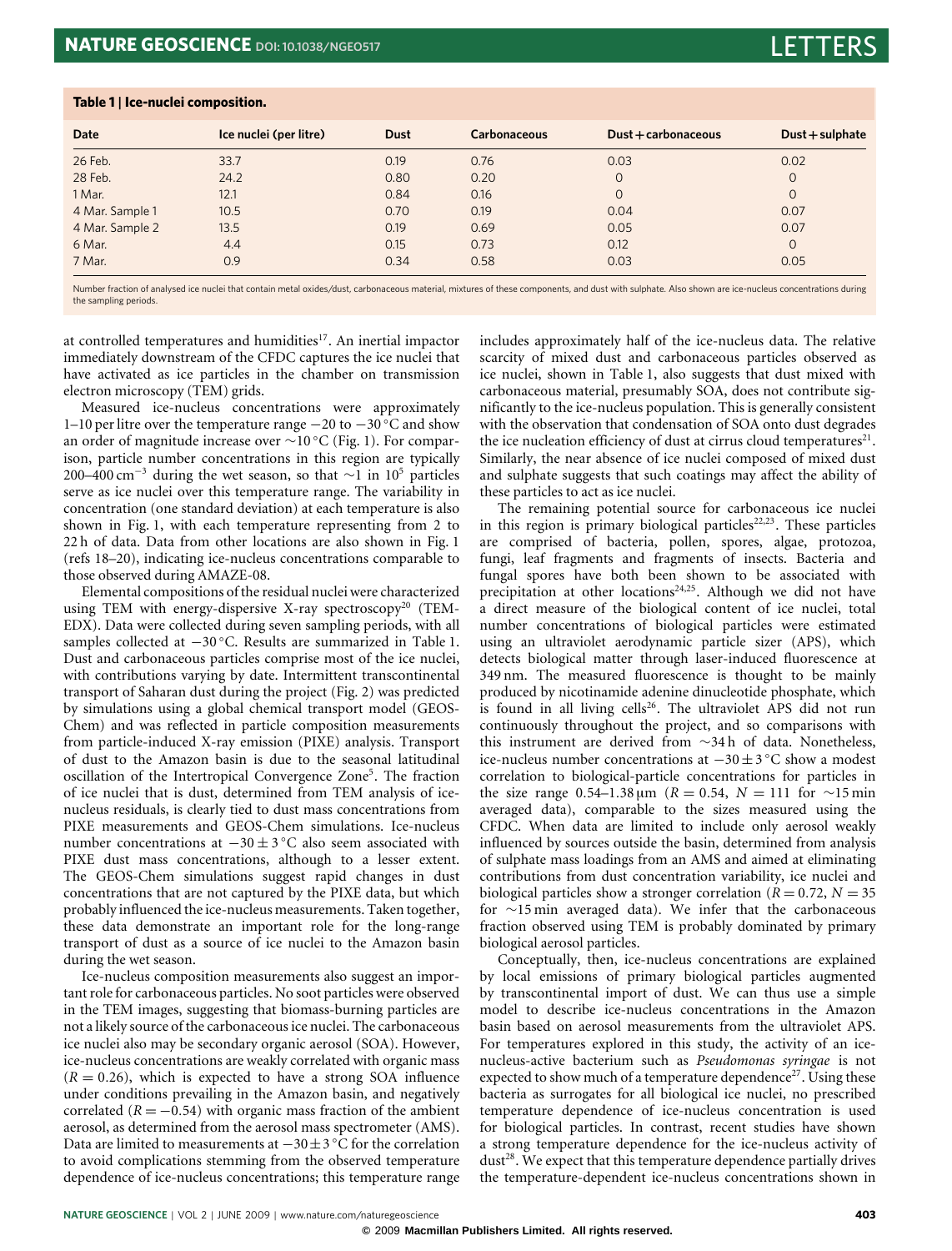

<span id="page-2-0"></span>**Figure 2** | **Dust relation to ice-nucleus measurements.** Dust concentrations during AMAZE-08. **a**, GEOS-Chem simulated dust from 2–6 March at 18 UTC. The field site, shown as a black diamond, typically fell near the edge of the plumes. Colour scale is saturated. **b**, Fine-dust concentrations from PIXE measurements (black rectangles; µg m<sup>-3</sup>; <2 µm, linewidths correspond to collection times) and GEOS-Chem simulations (blue line; µg m<sup>-3</sup>; <1.8 µm). Also shown are the ice-nuclei fraction composed of dust (red squares) as determined from TEM-EDX and average ice-nucleus concentrations at −30 ◦C (green rectangles); linewidths designate sampling periods, although data were not necessarily collected continuously throughout these periods.

[Fig.](#page-0-0) [1.](#page-0-0) On the basis of these considerations, we propose the following model to fit our data:

$$
N_{\rm IN} = N_{\rm T} \cdot X_{\rm Dust} \cdot f(T)_{\rm Dust} + N_{\rm Bio} \cdot \phi_{\rm BioIN}
$$
 (1)

where  $N_{\text{IN}}$  is the number concentration of ice nuclei determined from CFDC measurements,  $N_T$  is the total particle number concentration in the size range of 0.54–1.38 µm determined from ultraviolet-APS measurements (0.05–7.9 cm<sup>−</sup><sup>3</sup> during ice-nucleus measurement periods),  $X_{\text{Dust}}$  is the fraction of particles that are dust,  $f(T)_{\text{Dust}}$  is the temperature dependence of ice-nucleus activity for dust, expressed as the fraction of particles that nucleate ice at a given temperature,  $N_{\text{Bio}}$  is the biological-particle number concentration in the size range of 0.54–1.38 µm determined from ultraviolet-APS measurements (0.7–47 per litre during ice-nucleus measurement periods) and  $\phi_{\text{BiolN}}$  is the fraction of biological particles that serve as ice nuclei. We note that the ice nucleation efficiency of dust as a function of processing conditions may vary considerably with mineralogy<sup>[28](#page-3-25)</sup>. Here, we use a temperature dependence determined from laboratory measurements by our group (unpublished) for Saharan dust transported from North Africa and deposited in the Canary Islands,  $f(T)_{\text{Dust}} = 7.12 \times 10^{-10} \cdot \exp(-0.572 \times \text{Temp} (°C)).$ We expect that this provides a reasonably good proxy for the dust that is transported to the Amazon basin. Using equation [\(1\)](#page-0-1), we solve for  $X_{\text{Dust}}$  and  $\phi_{\text{BioIN}}$ . The best fit to the data gives  $X_{\text{Dust}} = 0.10 \pm 0.04$  (95% confidence). This is consistent with PIXE measurements, which show that dust comprised 4–37% of the fine-particle mass during AMAZE-08. This analysis also yields  $\phi_{\text{BioIN}} = 0.21 \pm 0.18$  (95% confidence).

Using these fitted values for  $X_{\text{Dust}}$  and  $\phi_{\text{BioIN}}$ , we calculate ice-nucleus concentrations for each of the measurement periods using ultraviolet-APS data. This fit is shown in [Fig.](#page-2-1) [3](#page-2-1) for 6 days



<span id="page-2-1"></span>**Figure 3** | **Predicted ice-nucleus number concentrations.** Measured (circles) and predicted (filled squares) ice-nucleus concentrations for a 6 day measurement period for CFDC processing temperatures of −18 to −31 ◦C. The filled squares represent the points of the calculations; the dashed lines are to guide the eye.

during the study, the time period with the greatest overlap between the CDFC and ultraviolet-APS measurements. During this time period, a range of processing temperatures was explored (−18 to −31 ◦C). The fit does an excellent job of reproducing the trends in the ice-nucleus concentration, but does not fully capture some of the extreme values. Other time periods (∼18 h of data spread over 13 days) show similar agreement ( $R = 0.59$  for the entire data set) in response to changes in the number and type of aerosol measured.

Given the good agreement between the simple model and the ice-nucleus measurements, we can speculate on the role of each